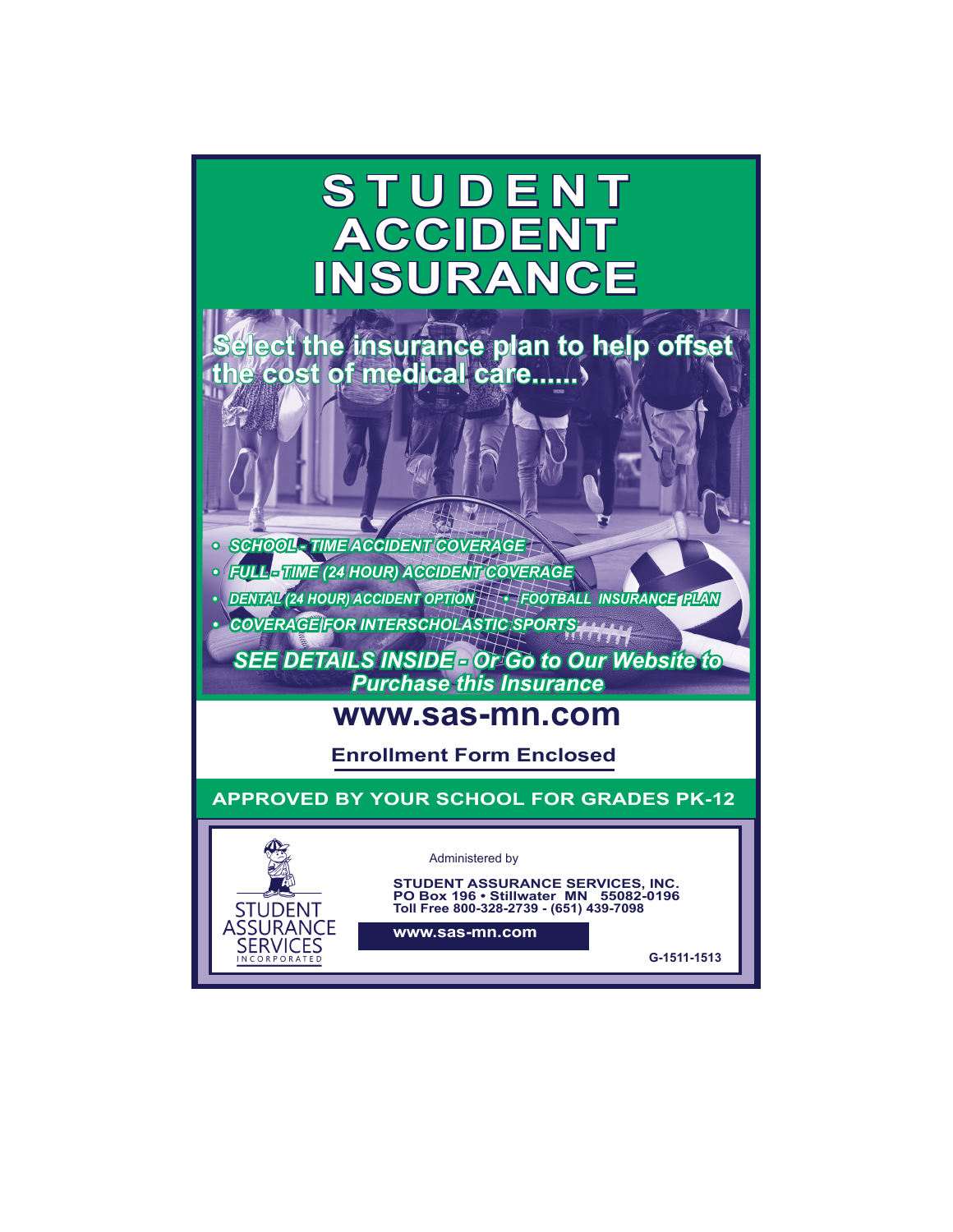## Premiums & Coverage Options

**POLICY GA-2200Ed.11-16(ID)(KS)(LA)(MN)(MT)(NC)(ND)(OH)(SD)**

**One Time Policy Year Premiums**

**School Time Coverage Grades PK-12 (Does NOT Include Interscholastic Sports Coverage grades 7-12) \$16**<br>(Does NOT Include Interscholastic Sports Coverage grades 7-12)

Protects the student while: a) attending regular school sessions, b) participating in or attending school-sponsored and supervised extracurricular activities, c) traveling directly to and from school for regular school sessions, and while traveling to and from school-sponsored and supervised extracurricular activities in school provided transportation. DOES NOT cover participation in interscholastic sports for students in grades 7-12.



#### **Full Time Coverage Grades PK-12 (Does NOT Include Interscholastic Sports Coverage grades 7-12) \$99**

Covers the student 24 hours a day until school starts next year. Includes coverage while at home and school, on weekends and during summer vacation. DOES NOT cover participation in interscholastic sports for students in grades 7-12.



## **School Time Coverage Grades PK-12 AND Interscholastic Sports Coverage Grades 7-12 (does not include Football grades 9-12) \$91**

In addition to School-Time Coverage shown above, includes All Interscholastic Sports Coverage that protects the student while practicing for or competing in school-sponsored and supervised interscholastic sports including travel in school provided transportation for grades 7-12.

DOES NOT cover Football for grades 9-12.



**Full Time Coverage Grades PK-12 AND Interscholastic Sports Coverage Grades 7-12 (does not include Football grades 9-12 )**

**\$174**

In addition to the Full-Time Coverage shown above, includes All Interscholastic Sports Coverage that protects the student while practicing for or competing in school-sponsored and supervised interscholastic sports including travel in school-provided transportation for grades 7-12. DOES NOT cover Football for grades 9-12.



## **Football Coverage Grades 9 - 12**

**\$250**

Protects the student while practicing for or competing in school-sponsored and supervised interscholastic football including travel in school-provided transportation for grades 9-12.



### **Extended Dental Coverage Grades PK-12 \$9**

Provides benefits up to a maximum of \$5,000 for any dental Injury. Covers the student 24 hours a day until school starts next year. Treatment must begin within 60 days from the date of the Injury and must be performed within one year from the date of Injury. However, if within the one year period following the date of Injury the student's attending dentist certifies that dental treatment and/or replacement must be deferred beyond one year, the policy pays the estimated cost of such deferred treatment, but not to exceed \$200 for each tooth. Benefits for prostheses are limited to \$500 per injury, including procedures performed to install them. Dental prostheses include, but are not limited to: crowns, dentures, bridges, and implants. Extended Dental does not cover treatment for orthodontics, dental disease, or expenses that exceed the dental prosthesis maximum benefit limit.

**The Medical Benefits and Exclusions apply to the Coverage Options listed above.**

#### **EFFECTIVE AND EXPIRATION DATES**

Coverage becomes effective the later of: the Master Policy Effective Date; or 12:01A.M. following the date the envelope containing the enrollment form and premium payment is postmarked by the U.S. Postal Service; or for online enrollment 12:01A.M. following the date the proper premium is received by the Plan Administrator. Interscholastic sports coverage expires on the last day of the authorized season of the current school year. School-Time and Full-Time coverage expires on the first day of school next year.

**The policy contains a provision limiting coverage to the usual and customary charges. This limitation may result in additional out-of-pocket expenses for the insured.**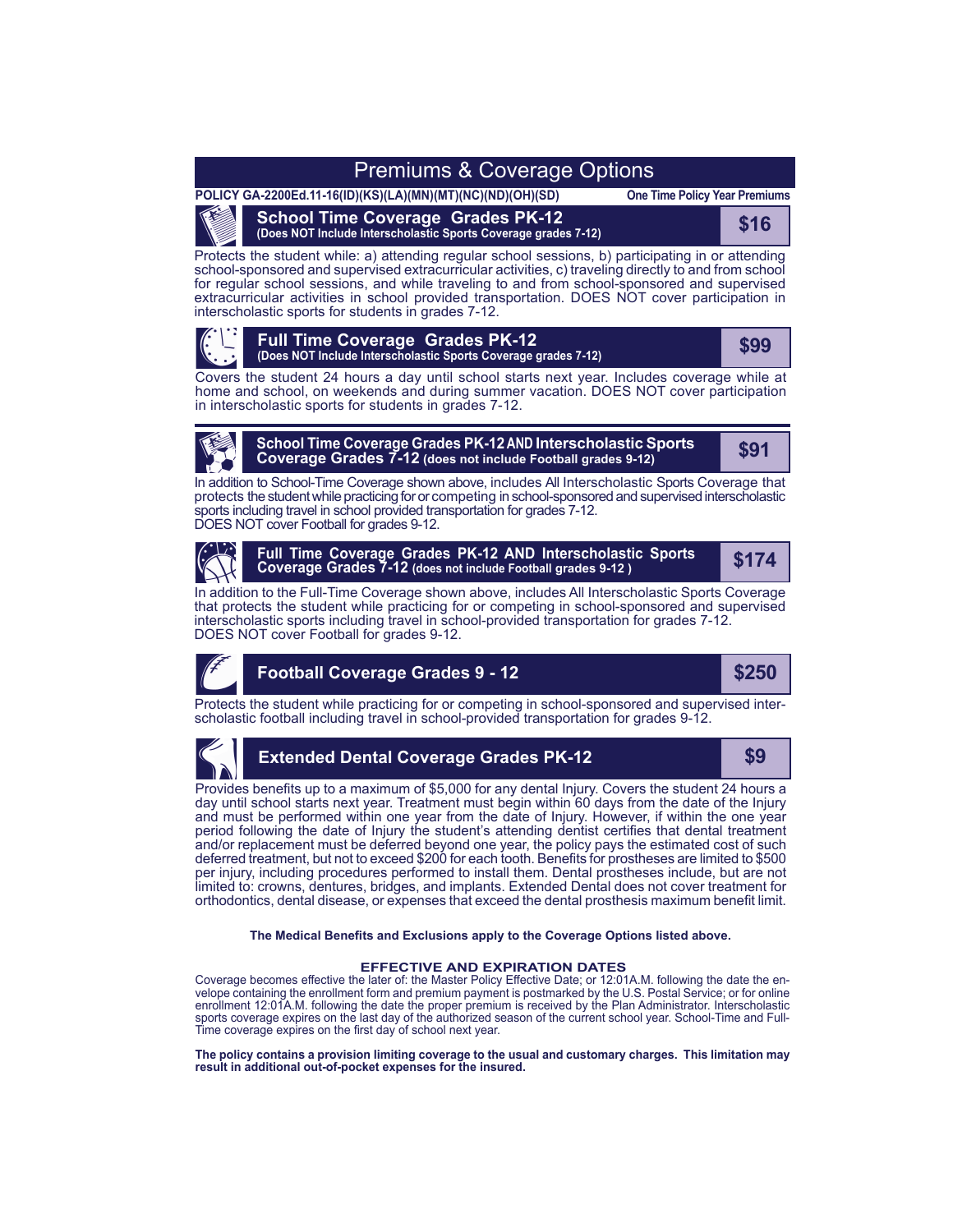**MEDICAL BENEFITS (What the Insurance Plan Pays)** - When injury covered by the policy results in treatment by a Licensed Physician within 60 days from the date of accident, the Company will pay the Usual and Customary Charges (U&C) incurred for covered services as listed below, for charges actually incurred within one year from the date of injury up to the specified Maximum Medical Benefit of \$50,000 per injury. (In MT and NC, benefits are payable after the deductible per injury is satisfied, the deductible is the amount paid or payable for the same injury by Other Valid Coverage)

This policy will pay benefits regardless of Other Valid Coverage if the covered claim expense is less than \$200. If the covered claim expense exceeds \$200, benefits shall be paid first by Other Valid Coverage. (This coverage

| is excess in KS, and this coverage is primary in MT and NC after the deductible, and in ID, IL, SD)                                         | All Amounts Listed Below are Per Injury                             |
|---------------------------------------------------------------------------------------------------------------------------------------------|---------------------------------------------------------------------|
| <b>PHYSICIAN'S SERVICES</b>                                                                                                                 |                                                                     |
| a) Surgical Care (surgeon, assistant surgeon, and                                                                                           |                                                                     |
|                                                                                                                                             |                                                                     |
|                                                                                                                                             | maximum 6 visits                                                    |
| <b>HOSPITAL CARE</b>                                                                                                                        |                                                                     |
| a) Inpatient Care                                                                                                                           |                                                                     |
|                                                                                                                                             |                                                                     |
|                                                                                                                                             |                                                                     |
| b) Outpatient Care                                                                                                                          |                                                                     |
|                                                                                                                                             |                                                                     |
| Note: Benefits for hospital miscellaneous and outpatient care charges are limited to services not<br>scheduled under Medical Benefits.      |                                                                     |
| <b>X-RAY SERVICES</b>                                                                                                                       |                                                                     |
|                                                                                                                                             |                                                                     |
|                                                                                                                                             |                                                                     |
| <b>DIAGNOSTIC IMAGING</b> (includes MRI, CT scan, bone scan                                                                                 |                                                                     |
|                                                                                                                                             |                                                                     |
| DENTAL TREATMENT<br>(in lieu of all other medical benefits; for repair and/or                                                               | U&C, up to \$250 per tooth<br>(In SD, sound and natural is deleted) |
| replacement of each sound and natural tooth)                                                                                                |                                                                     |
|                                                                                                                                             |                                                                     |
| <b>ORTHOPEDIC APPLIANCES</b> (when prescribed by a                                                                                          |                                                                     |
|                                                                                                                                             |                                                                     |
|                                                                                                                                             |                                                                     |
| <b>REPLACEMENT OF EYEGLASSES, CONTACT LENSES, HEARING AIDS</b><br>(when medical treatment is required for a covered injury)U&C, up to \$250 |                                                                     |
|                                                                                                                                             | $(ln KS, $2,500$ limit does not apply)                              |

#### **ACCIDENTAL DEATH AND DISMEMBERMENT**

When injury covered by this policy results in Accidental Death or Dismemberment within 180 days from the date of accident, the following benefits will be payable.<br>Loss of Life................................\$2,500

Loss of Life.............................. \$2,500 Double Dismemberment ..................\$10,000 Loss of an Eye ........................ \$2,500 Single Dismemberment....................\$ 2,500 **EXCLUSIONS (What the Plan DOES NOT Pay)**

- 1. Any sickness, disease, infection (unless caused by an open cut or wound), including but not limited to: aggravation of a congenital condition, blisters, headaches, hernia of any kind, mental or physical infirmity, Osgood-Schlatter disease, osteochondritis, osteochondritis dissecans, osteomyelitis, spondylolysis, slipped femoral capital epiphysis, orthodontics.
- 2. Injuries for which benefits are paid under Workers' Compensation or Employer's Liability Laws.(In NC, benefits are excluded if the employee, employer, or carrier is responsible or liable according to final adjudication or settlement order under state law)
- 3. Any Injury involving a two or three-wheeled motor vehicle or snowmobile or any motorized or engine driven vehicle not designed primarily for use on public streets and highways, unless the insured is participating in an activity sponsored by the Policyholder. (In ID, Insured must be participating as a professional)
- 4. The practice or play of interscholastic sports including travel to or from such activity, practice, or play for students in grades 7-12, unless such premium is paid.
- 5. In Kansas No benefits are payable for accidental bodily Injuries arising out of a motor vehicle accident to the extent such benefits are payable under any medical expense payment provision (by whatever terminology used including such benefits mandated by law) of any automobile policy.
- In Ohio Reinjury if the insured participated in a covered activity against medical advice

IT IS NOT THE INTENT OF THE POLICY TO PROVIDE BENEFITS FOR AN EXISTING MEDICAL PROBLEM. A re-injury will not be covered if the insured has received treatment within a period of 180 days prior to the effective date of the policy. (In OH, this provision does not apply)